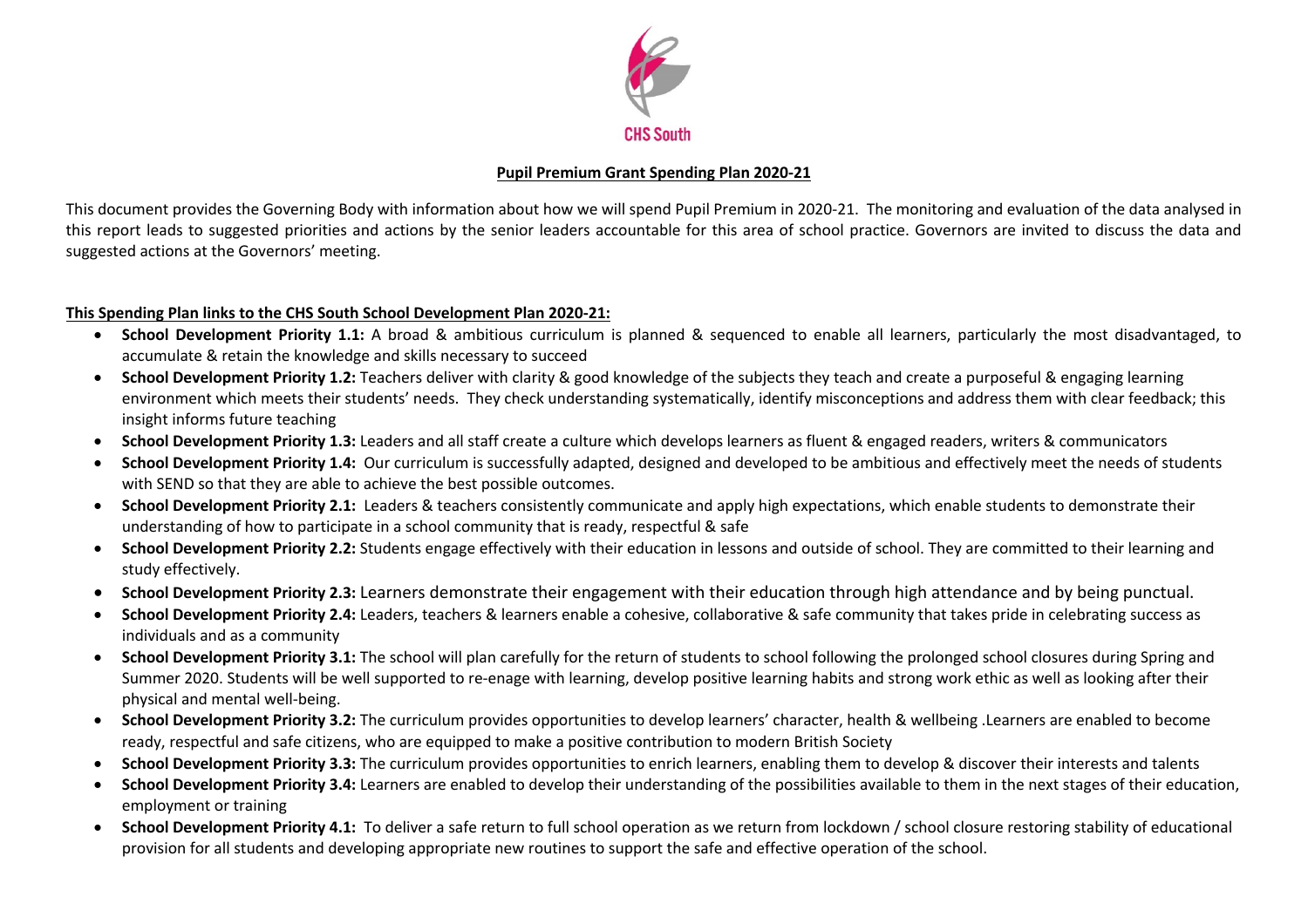• **School Development Priority 4.2:** As the school continues to grow in size Leaders provide regular opportunities for all staff to reflect on their practice and engage with high quality ongoing professional development. This creates a standardised and consistent approach to school ethos and values, delivery of high expectations and delivery of a high quality curriculum for all.

**This year the extra challenge is to ensure pupils are Creative, Happy and Successful in light of school closure due to COVID-19, focusing on how we support our students to flourish, now and in the future** 

**Produced by: Sue Burke**

### **1. Executive Summary**

CHS South is committed to ensuring that all young people are supported to achieve their potential academically and to develop the skills and attributes necessary to succeed within Higher Education and future employment. As a truly comprehensive school our community is made up of students from diverse socio-economic and cultural backgrounds and we believe in aspiration for all.

# **2. Barriers to future attainment (for students eligible for PP).**

### **In-school barriers (issues to be addressed in school).**

A. Poor levels of literacy in comparison with their peers inhibits progress across the curriculum.

B. Deficits in cultural and social capital.

C. Lower levels of effort in class and home learning.

D.Risk of exclusion.

#### **External barriers (issues which also require action outside school)**

E.Lower rates of attendance.

F.High levels of SEMH associated with experiences linked to socio economic deprivation.

### **3. Pupil Premium Grant**

Our shared core purpose –CREATIVE, HAPPY, SUCCESSFUL - affirms our belief that the development of the whole child is important. Our Pupil Premium Grant is used to support development ofskills essential for academic SUCCESS; however, the school also wants to ensure that our young people are HAPPY and CREATIVE– therefore we aim to raise aspirations, self-esteem, confidence and expand cultural horizons. Our ethos is to ensure that all our students have opportunities to succeed in life and thrive regardless of disadvantage.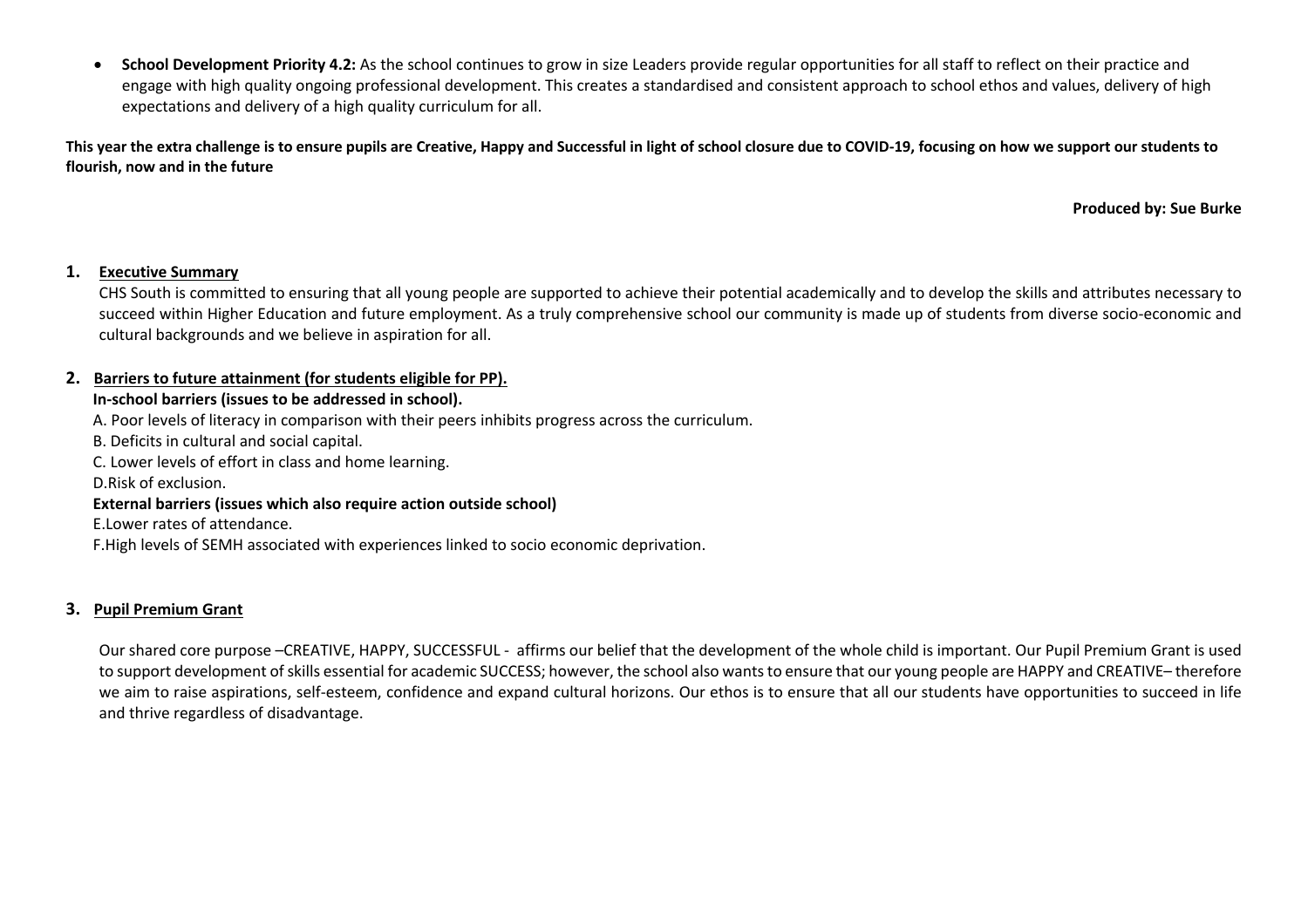# **Pupil Premium Grant received 2020-21**

| Number of pupils and Pupil Premium<br><b>Grant received 2019-20</b>                                                                                                                                                           | <b>Total number of</b><br>pupils on roll | <b>Total number of PP</b><br><b>students</b> | <b>Percentage of students</b><br>who are PP | <b>Amount of PPG</b><br>received per<br>student | <b>Total amount of PPG</b><br>received |  |
|-------------------------------------------------------------------------------------------------------------------------------------------------------------------------------------------------------------------------------|------------------------------------------|----------------------------------------------|---------------------------------------------|-------------------------------------------------|----------------------------------------|--|
|                                                                                                                                                                                                                               |                                          |                                              |                                             |                                                 |                                        |  |
| Number of children who have ceased to<br>$\vert$ be looked after by a local authority in<br><b>England and Wales because of adoption,</b><br>a special guardianship order, a child<br>arrangements order or a residence order | 304                                      | 179                                          | 58.8%                                       | £995                                            |                                        |  |
| Total                                                                                                                                                                                                                         |                                          |                                              |                                             |                                                 |                                        |  |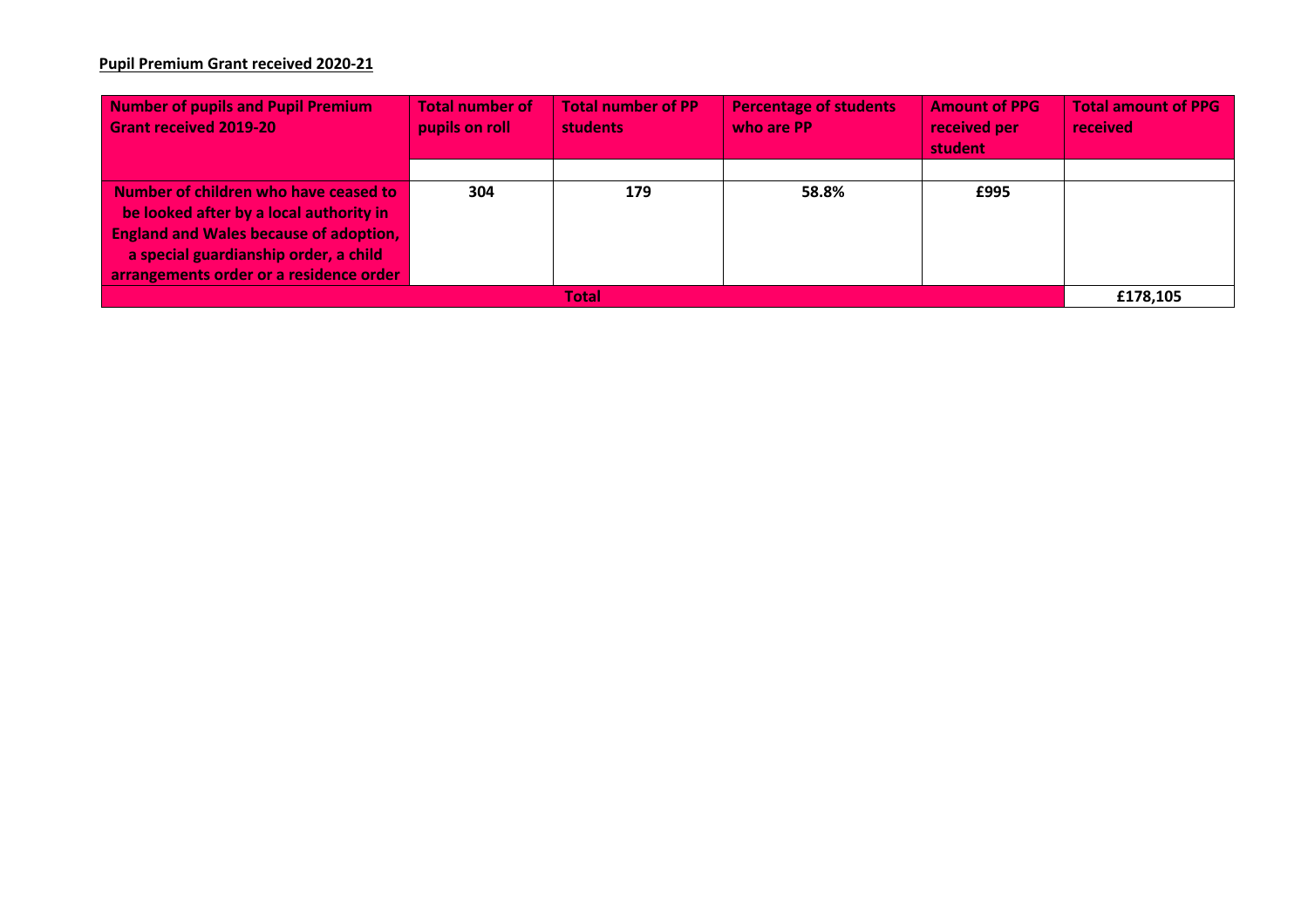# **4. Pupil Premium & Catch-Up Strategy 2020-2021**

### **2.1 Pledges:**

- **Successfu**l Quality First Teaching ensures that PP & Catch-Up students receive aspirational, engaging teaching every day.
- **Creative** All staff have a relentless drive to ensure that PP students develop their cultural capital and take part in the enrichment opportunities available.
- **Happy**  All staff, including pastoral teams, prioritise and support PP students to improve their engagement, effort and attendance.

| <b>SUCCESSFUL Pledge 1</b>                                                                                              | <b>Actions</b>                                                                                                                                                                                                                                                                                                                                                                                                                                                                                                                                                                                                                                                                                                                                                                                                | <b>Success Criteria</b>                                                                                                                                                                                                                     | <b>Staff</b>                                                                                                                      | <b>Costs</b>                                                                                                                                                                                | <b>Impact (To be reviewed</b><br><b>Summer 2021)</b>                                                                                                                                                                                                                                                                                                                                                                                                                                                                  |
|-------------------------------------------------------------------------------------------------------------------------|---------------------------------------------------------------------------------------------------------------------------------------------------------------------------------------------------------------------------------------------------------------------------------------------------------------------------------------------------------------------------------------------------------------------------------------------------------------------------------------------------------------------------------------------------------------------------------------------------------------------------------------------------------------------------------------------------------------------------------------------------------------------------------------------------------------|---------------------------------------------------------------------------------------------------------------------------------------------------------------------------------------------------------------------------------------------|-----------------------------------------------------------------------------------------------------------------------------------|---------------------------------------------------------------------------------------------------------------------------------------------------------------------------------------------|-----------------------------------------------------------------------------------------------------------------------------------------------------------------------------------------------------------------------------------------------------------------------------------------------------------------------------------------------------------------------------------------------------------------------------------------------------------------------------------------------------------------------|
| The attainment and<br>progress of CHS South PP<br>students is in line with<br>national average for<br>'other' students. | All staff are aware of all PP<br>$\bullet$<br>students in groups, class<br>based interventions are put in<br>place and progress is checked<br>systematically.<br>Expected progress is driven<br>based on Key Stage 2<br>transition data and there is a<br>strong drive to close gaps.<br>Where KS2 data is not<br>available GL assessments have<br>been used.<br>Internal monitoring is robust<br>$\bullet$<br>and PP underachievement is<br>challenged at classroom level<br>with a clear strategy.<br>External testing provides staff<br>$\bullet$<br>with information to support<br>and challenge PP performance<br>Focused CPD ensures staff are<br>good / outstanding<br>practitioners and effective<br>interveners.<br>TA time to provide additional<br>$\bullet$<br>support to targeted PP<br>students | PP (including for targeted<br>$\bullet$<br>groups) performance data has<br>a narrow gap (5-10%), if any,<br>from Non PP performance data<br>Teaching, Learning &<br>$\bullet$<br>Assessment data reflects good<br>practise for PP students. | Sue Burke<br>$\bullet$<br>All Class<br>$\bullet$<br><b>Teachers</b><br>Pastoral<br>$\bullet$<br>Leaders<br>Teaching<br>Assistants | Data Team<br>$\bullet$<br>Analysis<br>$\bullet$<br>software<br>CPD programme<br>$\bullet$<br>Leadership<br>$\bullet$<br>contributions<br>Support staffing<br>$\bullet$<br>Total: £63,289.31 | PP students perform<br>well across the year<br>Year $9$ – The gap<br>between PP and NPP<br>was minimal at 0.4%<br>Expected or Above at<br>the end of the Summer<br>Term.<br>Year $8$ – The gap was<br>was well below target<br>at 5.4% between PP<br>and NPP at the end of<br>the Summer Term<br>Year $7$ – the gap was<br>below target at 8.2%<br>between PP and NPP<br>pupils.<br>PP students<br>outperformed NPP<br>students in the Summer<br>term:<br>Year 9 in Computing,<br>English, Food and<br>Nutrition, PE, |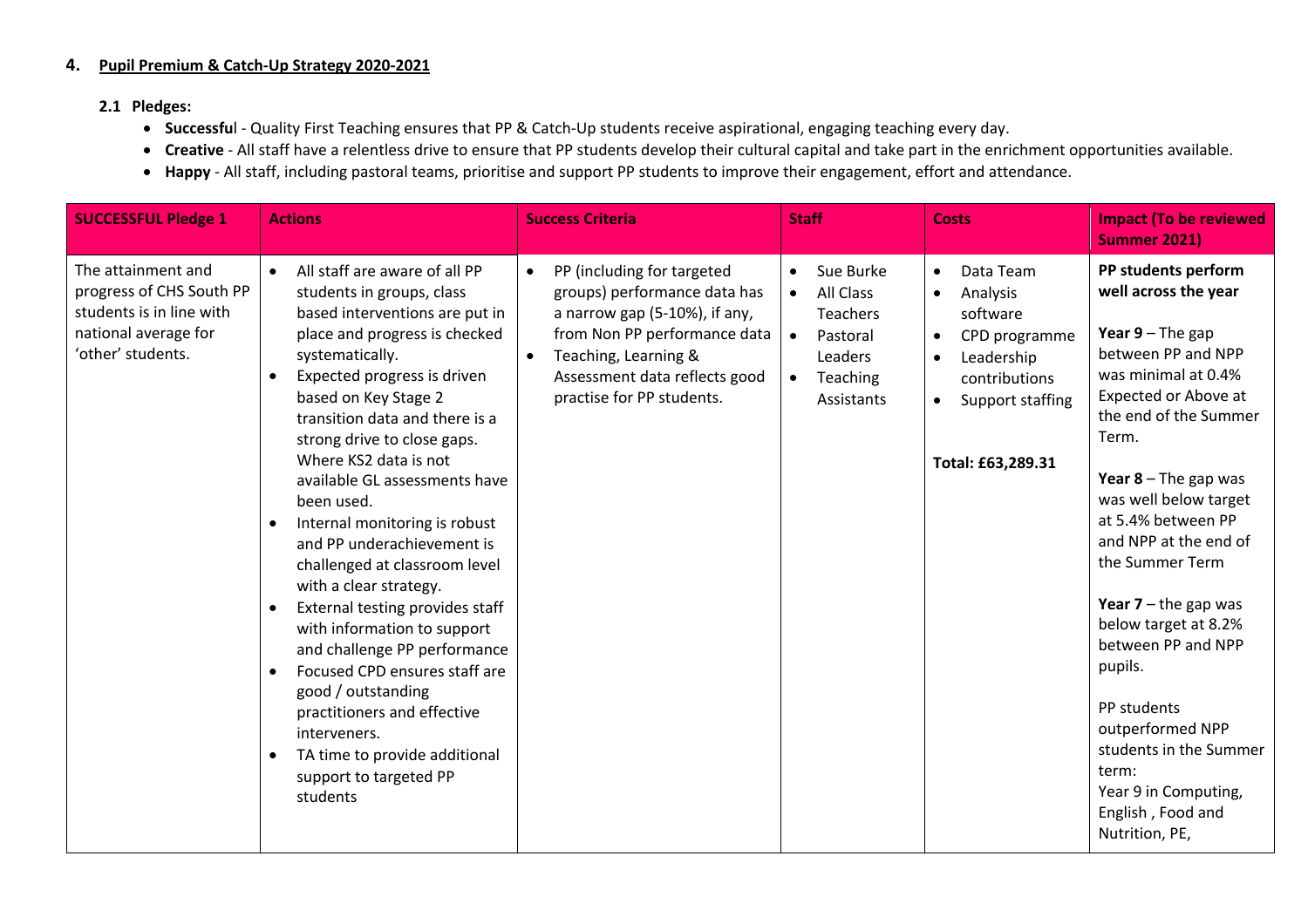|                                                                                                                                                                              |                                                                                                                                                                                                                                                                                                                                                             |                                                                                                                                                                                                                                  |                                                                                                                                      |                                                                                                                                                                                                                                                                                     | Photography, Science<br>and Spanish.<br>Year 8 in Maths and<br>English<br>91% of Teaching is<br><b>Meeting or Exceeding</b><br>expectations.<br>Work Scrutiny focus on<br>PP Verses NPP<br>Evident 81.7%<br>NYE 3.7%<br>Not applicable 14.6                             |
|------------------------------------------------------------------------------------------------------------------------------------------------------------------------------|-------------------------------------------------------------------------------------------------------------------------------------------------------------------------------------------------------------------------------------------------------------------------------------------------------------------------------------------------------------|----------------------------------------------------------------------------------------------------------------------------------------------------------------------------------------------------------------------------------|--------------------------------------------------------------------------------------------------------------------------------------|-------------------------------------------------------------------------------------------------------------------------------------------------------------------------------------------------------------------------------------------------------------------------------------|-------------------------------------------------------------------------------------------------------------------------------------------------------------------------------------------------------------------------------------------------------------------------|
| <b>SUCCESSFUL Pledge 2</b>                                                                                                                                                   | <b>Actions</b>                                                                                                                                                                                                                                                                                                                                              | <b>Success Criteria</b>                                                                                                                                                                                                          | <b>Staff</b>                                                                                                                         | <b>Costs</b>                                                                                                                                                                                                                                                                        | <b>Impact (To be reviewed</b><br><b>Summer 2021)</b>                                                                                                                                                                                                                    |
| <b>Literacy and Numeracy</b><br>skills of PP students are<br>secure so that access to<br>curriculum is not<br>hindered and widening<br>gaps in progress rates<br>are halted. | Students who come in below<br>$\bullet$<br>required numerical indicator<br>(100) are given Literacy /<br>Numeracy interventions<br>through a range of flexible /<br>bespoke sessions.<br>Small group tutoring is offered<br>$\bullet$<br>to accelerate language<br>acquisition<br>Whole school priority of<br>$\bullet$<br>RWCM evident in CPD<br>programme | PP (including for targeted<br>$\bullet$<br>groups) performance data has<br>a narrow gap (5-10%), if any,<br>from Non PP<br><b>Improved Reading Ages</b><br>$\bullet$<br>Positive QA findings for RWCM<br>$\bullet$<br>in lessons | David Prophet<br>$\bullet$<br>Corinna<br>$\bullet$<br>Iredale<br>Vanessa<br>$\bullet$<br>Wahed<br>Intervention<br>$\bullet$<br>staff | Intervention<br>$\bullet$<br>staffing<br><b>Intervention CPD</b><br>$\bullet$<br>Whole School<br>$\bullet$<br><b>RWCM CPD</b><br>Leadership<br>$\bullet$<br>contribution<br>Accelerated<br>$\bullet$<br>Reader<br><b>GL Assessment</b><br>$\bullet$<br>Package<br>Total: £51,341.98 | Termly Tracking of<br>reading ages through<br>robust assessment<br>procedures.<br>The spelling age and<br>standard age spelling<br>score for PP pupils<br>improves across the<br>year in GL assessments<br>across all year groups<br>showing consistent<br>improvement. |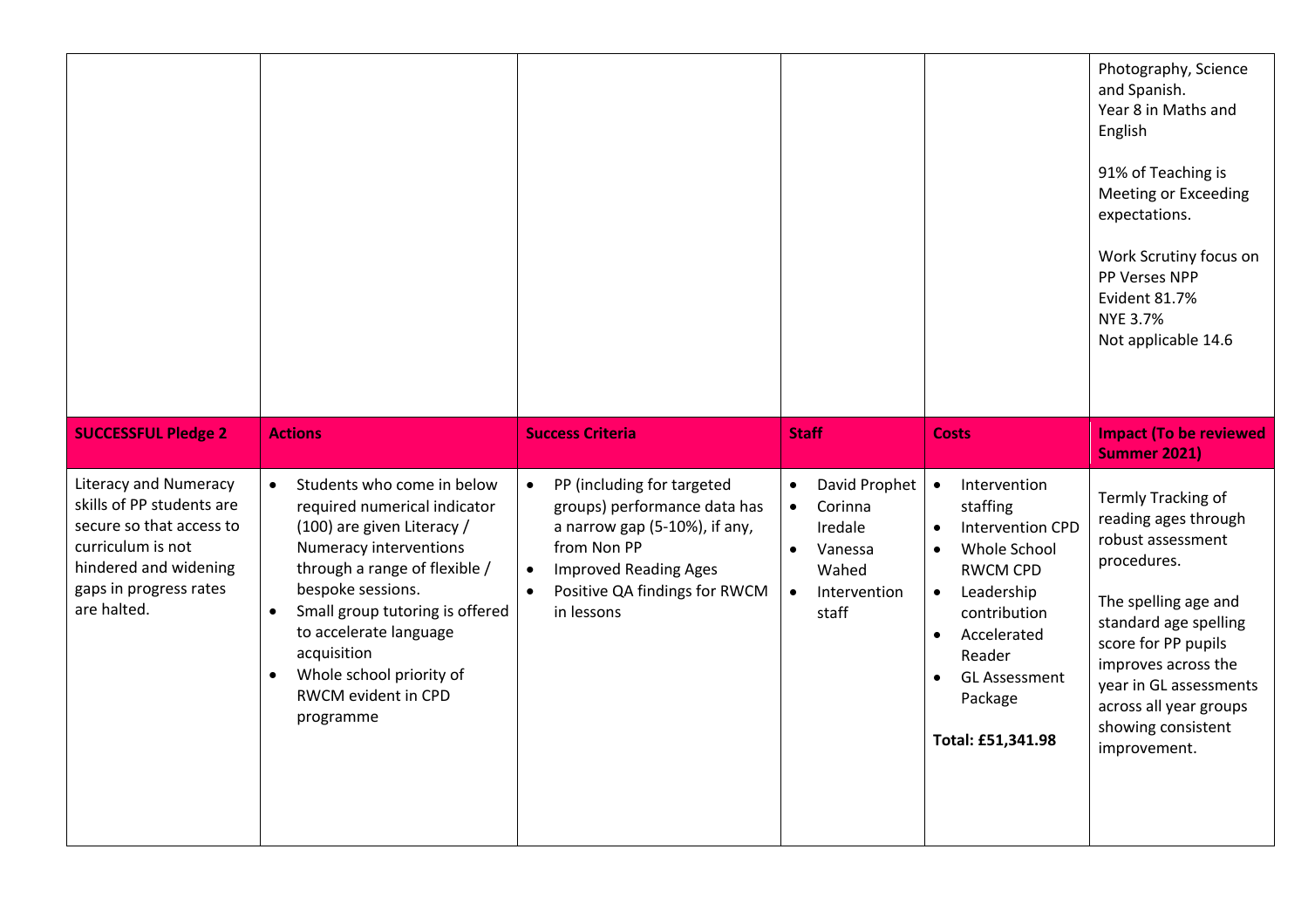|  |  | Year 9 Spelling -71% of<br>PP pupils improved<br>scores<br>Reading - 88% of PP<br>pupils improved scores<br>Year 8 Spelling - 67% PP<br>pupils improved scores<br>Reading - 77% PP pupls<br>improved scores<br>Year 7 Spelling 67%<br>pupils improved scores<br>Reading 81% PP pupils<br>improved scores |
|--|--|----------------------------------------------------------------------------------------------------------------------------------------------------------------------------------------------------------------------------------------------------------------------------------------------------------|
|  |  | The gap between PP<br>and NPP in their GL<br>reading and spelling for<br>Year 7 decreases across<br>the year.<br>Year 7 Spelling gap<br>improvement of 1.86<br>(from -5.76 to -3.9)<br>Year 7 Reading gap<br>improvement of 1.25<br>(from -10.82 to - 9.57)                                              |
|  |  | In English PP pupils<br>were targeted for small<br>group 'intervention'<br>77% of those improved<br>their reading scores<br>from the Autumn to<br>Summer Term.<br>In Maths 19 Year 7<br>pupils were targeted<br>for small group<br>intervention following                                                |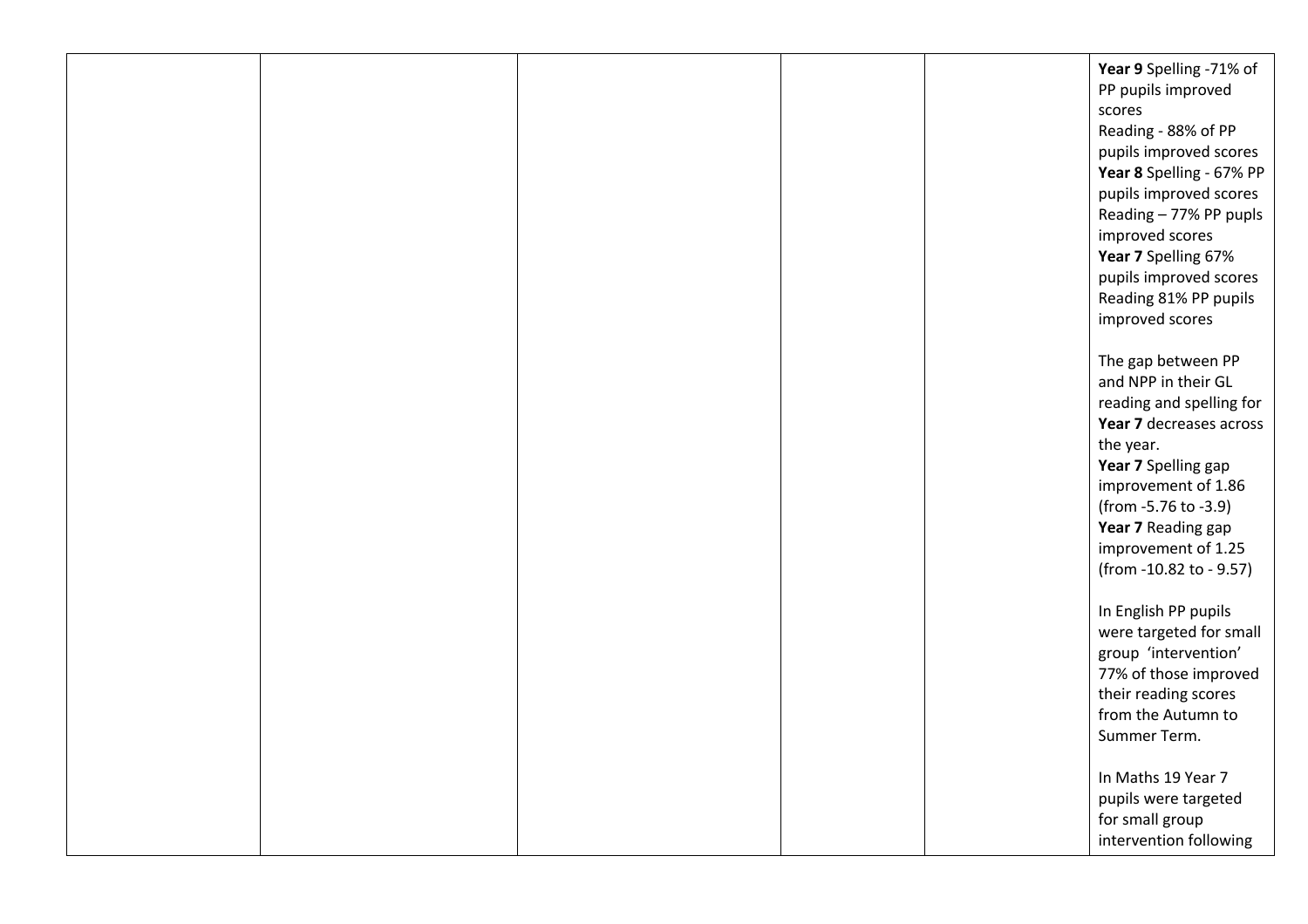|                                                                     |                                                                                                                                                                                                                                                                                                                                                                                                                                                                                   |                                                                                                                                                                                       |                                                                                                                                                                                   |                                                                                                                                                                                                                                                                                                                                                                                                            | lockdown. 100%<br>improved from their<br>baseline test.<br>12 Year 8 pupils were<br>targeted for small<br>group intervention in<br>maths<br>100% improved from<br>their baseline<br>35 Year 9 pupils were<br>targeted for small<br>group intervention<br>following lockdown.<br>100% improved from<br>their baseline test.                |
|---------------------------------------------------------------------|-----------------------------------------------------------------------------------------------------------------------------------------------------------------------------------------------------------------------------------------------------------------------------------------------------------------------------------------------------------------------------------------------------------------------------------------------------------------------------------|---------------------------------------------------------------------------------------------------------------------------------------------------------------------------------------|-----------------------------------------------------------------------------------------------------------------------------------------------------------------------------------|------------------------------------------------------------------------------------------------------------------------------------------------------------------------------------------------------------------------------------------------------------------------------------------------------------------------------------------------------------------------------------------------------------|-------------------------------------------------------------------------------------------------------------------------------------------------------------------------------------------------------------------------------------------------------------------------------------------------------------------------------------------|
| <b>SUCCESSFUL Pledge 3</b>                                          | <b>Actions</b>                                                                                                                                                                                                                                                                                                                                                                                                                                                                    | <b>Success Criteria</b>                                                                                                                                                               | <b>Staff</b>                                                                                                                                                                      | <b>Costs</b>                                                                                                                                                                                                                                                                                                                                                                                               | <b>Impact (To be reviewed</b><br><b>Summer 2021)</b>                                                                                                                                                                                                                                                                                      |
| Pupils with SEND and<br>SEMH are supported in<br>and out of school. | All pupils have their own<br>$\bullet$<br>provision map, this is<br>shared with staff too inform<br>planning<br>1-1 support for EHCP pupils<br>Small Group Support with<br>$\bullet$<br>relevant classes<br>Teaching strategies shared<br>$\bullet$<br>with staff<br>CPD for teaching and<br>$\bullet$<br>support staff<br>Parental Events to parental<br>$\bullet$<br>engagement<br>Use of external expertise<br>$\bullet$<br>such as Educational<br>Psychologist / SALT therapy | Pupils with SEND and SEMH<br>$\bullet$<br>make expected progress<br>PP SEND pupils make simialr<br>$\bullet$<br>progress to NPP SEND pupils<br>Pupils to enjoy schooling<br>$\bullet$ | Laura<br>$\bullet$<br>Galbraith<br>Hannah Sloan<br>$\bullet$<br>Teaching<br>$\bullet$<br>Assistants<br><b>Lead Teaching</b><br>Assistants<br>Behaviour and<br>Wellbeing<br>Mentor | Leadership<br>$\bullet$<br>Contribution<br>Intervention<br>$\bullet$<br><b>Relevant CPD</b><br>Chrome Books<br><b>Nurture Rooms</b><br>$\bullet$<br>Resources<br>Specific T and L<br>$\bullet$<br>SEN resources<br><b>SALT Therapist</b><br>$\bullet$<br>Educational<br>$\bullet$<br>Pychologist MD<br>Educational<br>$\bullet$<br>Pychologist<br>Footsteps<br><b>Provison Maps</b><br>Total: £152, 938.18 | <b>Teaching Assistants</b><br>were linked to<br>Curriculum Areas so<br>have clear subject<br>knowledge and were<br>embedded in the<br>curriculum.<br>All SEN K students had a<br>TA mentor check in<br>every 2 weeks, recorded<br>on Provision Maps<br>Year 7<br>75% of students with an<br>EHCP were at expected<br>or above expected in |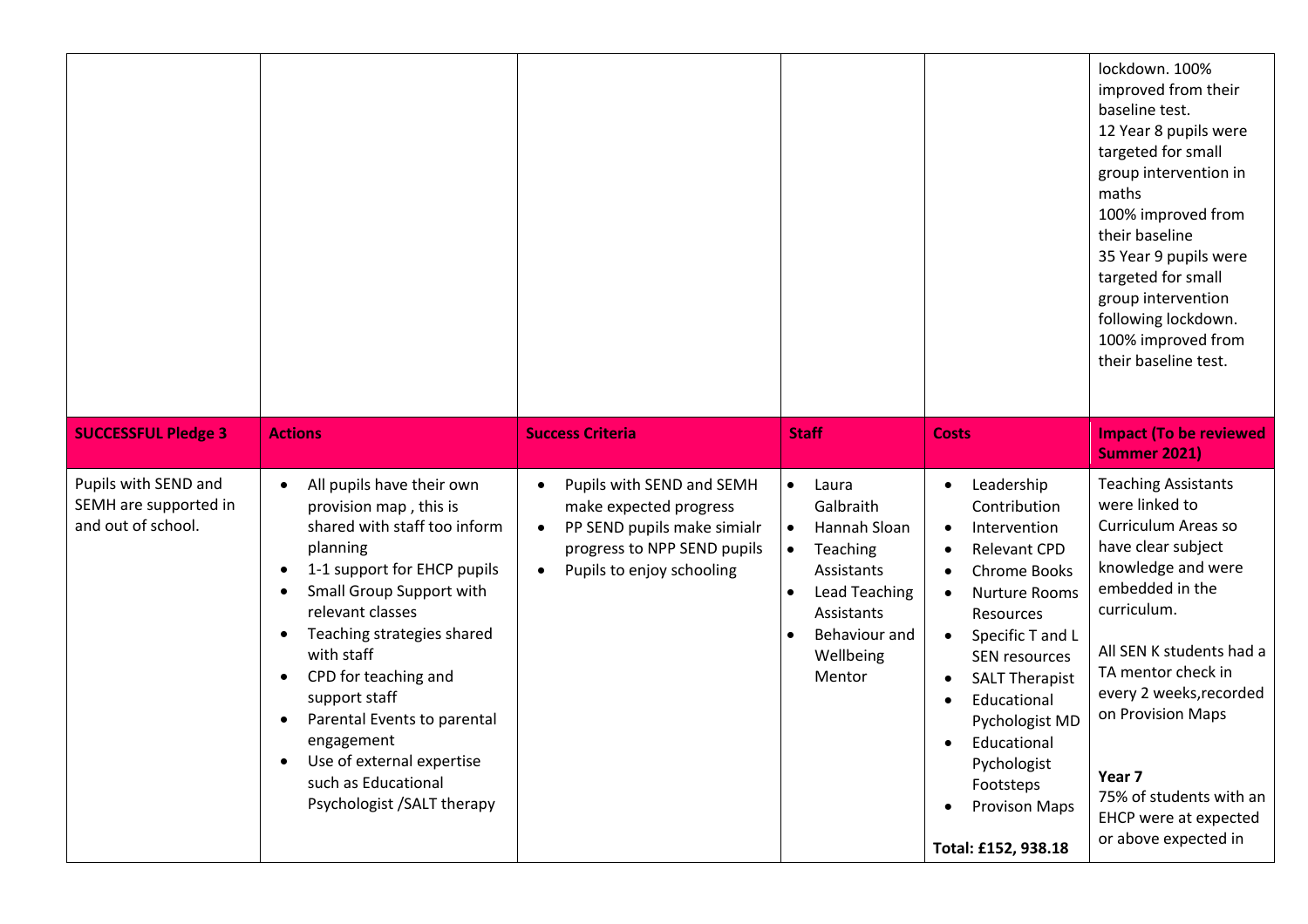|  |  | English 100% of 1 NPP,<br>66% of 3 PP                                                                                                            |
|--|--|--------------------------------------------------------------------------------------------------------------------------------------------------|
|  |  | 79% of students with a<br>K code were at<br>expected progress or<br>above expected in<br>English. 75% PP, 90%<br>NPP.                            |
|  |  | 75% of students with an<br>EHCP were at expected<br>or above progress in<br>Maths. 100% NPP, 66%<br>PP                                           |
|  |  | 82% of students with a<br>K code were at<br>expected or above<br>expected in Maths. 82%<br>PP, 80% NPP                                           |
|  |  | Year 8<br>70% of students with a<br>K code were at<br>expected progress or<br>above in English. 75% of<br>PP, 56% NPP.<br>89% of students with a |
|  |  | K code were at<br>expected progress or<br>above in Maths 93%<br>PP, 78% NPP.<br>Year 9                                                           |
|  |  | 78% of students with a<br>K code were at<br>expected progress or                                                                                 |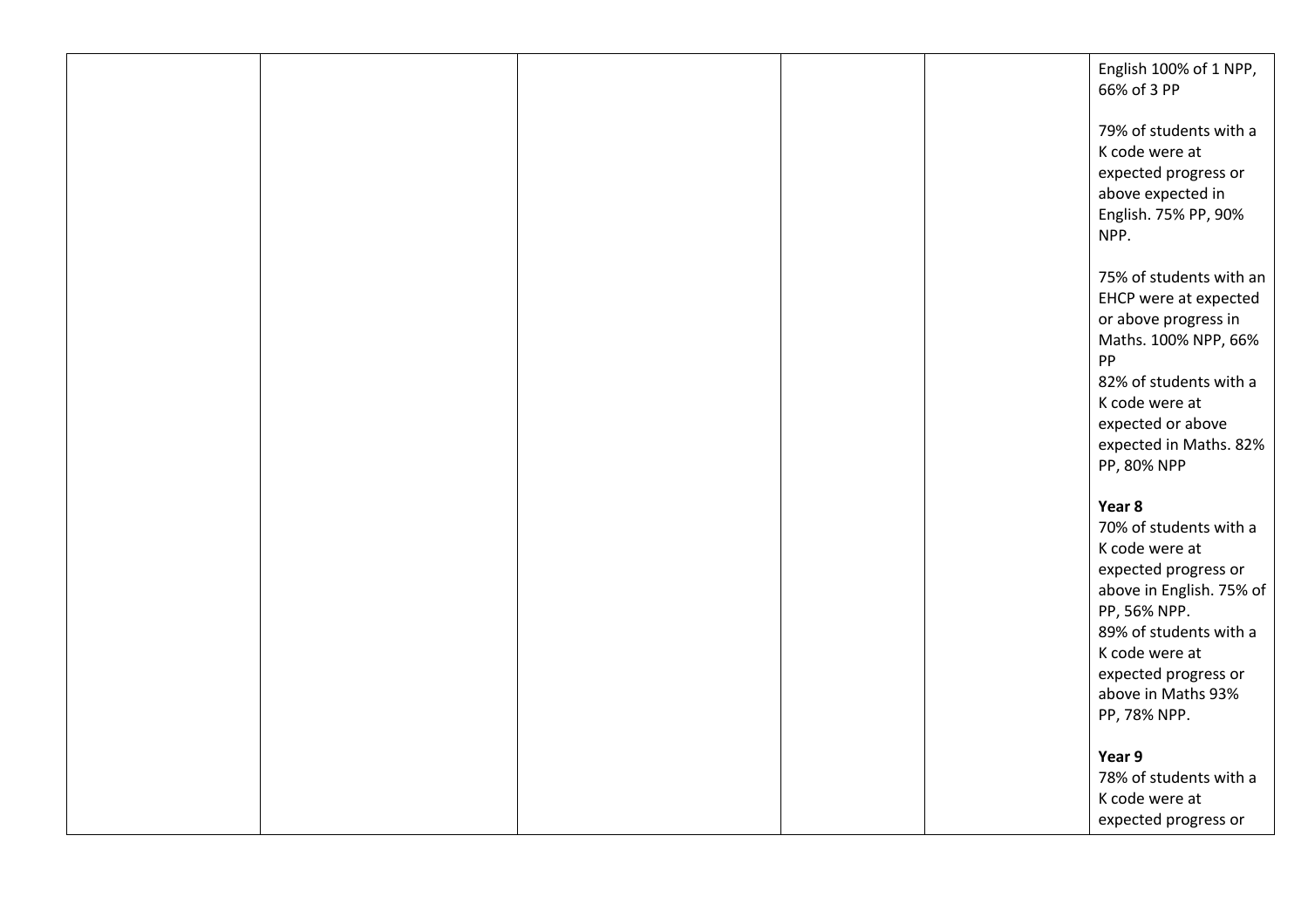|  |  | above in English. 82%<br>PP, 72% NPP.                                                                                                         |
|--|--|-----------------------------------------------------------------------------------------------------------------------------------------------|
|  |  | 100% of 3 students with<br>an EHCP were at<br>expected progress or<br>above in English. All PP.                                               |
|  |  | 80% of students with a<br>K code were at<br>expected progress or<br>above in Maths. 77% of<br>PP & 83% NPP.                                   |
|  |  | 67% of students with an<br>EHCP were at expected<br>progress or above in<br>Maths. All PP                                                     |
|  |  | The average classroom<br>effort score for<br>students with SEND in<br>Year 7 is better than<br>good (E 1.71, K 1.78)<br>Students with an EHCP |
|  |  | achieved a better<br>average Home Learning<br>effort score than<br>students with no SEND<br>(E 1.99, no SEND 2.17)                            |
|  |  | The average classroom<br>effort score for<br>students with SEND in<br>Year 8 is good.<br>Students with an EHCP<br>in Year 9 had an            |
|  |  | average classroom<br>effort score of better                                                                                                   |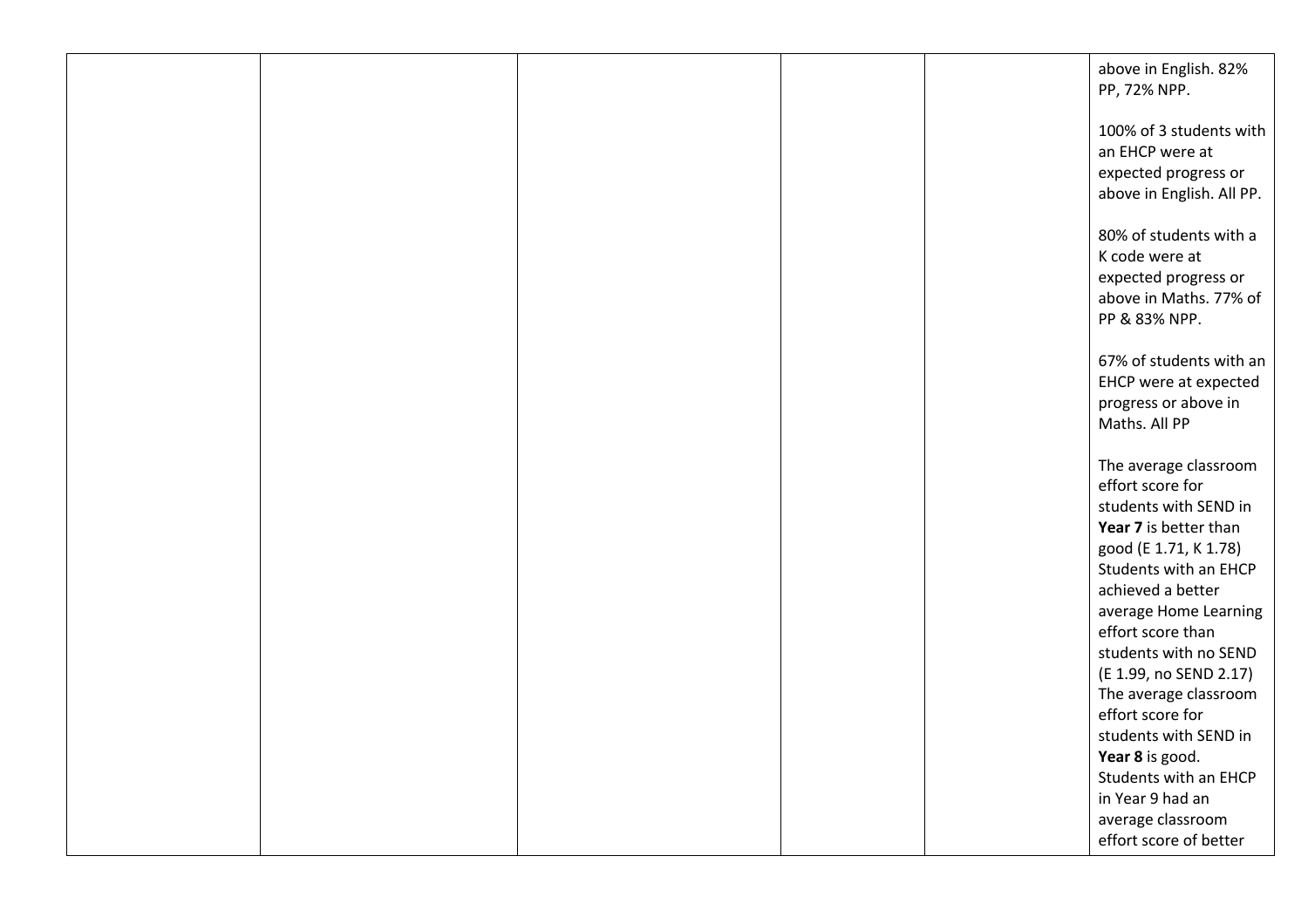| <b>CREATIVE Pledge 1</b>                                                                                                                                                         | <b>Actions</b>                                                                                                                                                                                                                                                                                                                                                                                                                                                                                                                                                                                                                                                                                                                                                                                     | <b>Success Criteria</b>                                                                                                                                                                                                                                                                                                                                                                                                                                                                                                                                                                                                                                                   | <b>Staff</b>                                                                                                                | <b>Costs</b>                                                                                                                                                                                                                                                                                 | than good (E 1.82, K<br>2.12, no SEND 1.77).<br>Students with an EHCP<br>in Year 9 achieved a<br>better average Home<br>Learning effort score<br>than students with no<br>SEND (E 2.16, no SEND<br>2.25)<br><b>Impact (To be reviewed</b>                                                                                                                                                                                                                                           |
|----------------------------------------------------------------------------------------------------------------------------------------------------------------------------------|----------------------------------------------------------------------------------------------------------------------------------------------------------------------------------------------------------------------------------------------------------------------------------------------------------------------------------------------------------------------------------------------------------------------------------------------------------------------------------------------------------------------------------------------------------------------------------------------------------------------------------------------------------------------------------------------------------------------------------------------------------------------------------------------------|---------------------------------------------------------------------------------------------------------------------------------------------------------------------------------------------------------------------------------------------------------------------------------------------------------------------------------------------------------------------------------------------------------------------------------------------------------------------------------------------------------------------------------------------------------------------------------------------------------------------------------------------------------------------------|-----------------------------------------------------------------------------------------------------------------------------|----------------------------------------------------------------------------------------------------------------------------------------------------------------------------------------------------------------------------------------------------------------------------------------------|-------------------------------------------------------------------------------------------------------------------------------------------------------------------------------------------------------------------------------------------------------------------------------------------------------------------------------------------------------------------------------------------------------------------------------------------------------------------------------------|
| Opportunities are<br>increased for PP students<br>to access a wide range of<br>cultural / social / creative<br>capital experiences and<br><b>CEIAG</b> educational<br>activities | PP engagement monitoring<br>$\bullet$<br>developed so that all PP<br>students experience a range<br>of cultural / social / creative<br>capital experiences<br>throughout their time at CHS.<br>Curriculum areas provide a<br>$\bullet$<br>range of subject specific<br>experiences that expand<br>horizons of PP students.<br>Enrichment curriculum<br>$\bullet$<br>provides key opportunities to<br>expand cultural / social /<br>creative capital.<br>PP students routinely attend<br>$\bullet$<br>after school sessions.<br>A wide range of aspiration and<br>$\bullet$<br>career specific events are held<br>targeting PP students to raise<br>aspiration, increase<br>awareness of career<br>opportunities and pathways.<br>PP students are targeted and<br>$\bullet$<br>encouraged to attend | Increased range of events<br>$\bullet$<br>Attendance at extra-curricular<br>$\bullet$<br>activities of PP pupils is equal<br>to, or exceeds, that of non-PP<br>pupils.<br>PP students are provided with<br>the opportunity to take part in<br>a minimum number of<br>enrichment opportunities each<br>year.<br>80% of school trips / visits<br>should have at least 75% PP<br>cohort.<br>All PP students participate in a<br><b>CEIAG</b> event<br>Attendance at revision<br>$\bullet$<br>activities of PP pupils is equal<br>to, or exceeds, that of non-PP<br>pupils.<br>All PP students have the<br>$\bullet$<br>opportunity to encounter<br>aspirational role models. | Sue Burke<br>$\bullet$<br>Heera Singh<br>$\bullet$<br>Curriculum<br>$\bullet$<br>Staff<br><b>Support Staff</b><br>$\bullet$ | Leadership<br>$\bullet$<br>contribution<br>Enrichment<br>$\bullet$<br>experiences<br>targeted at<br>disadvantaged<br>students.<br>Extra-Curricular<br>staffing<br>contribution<br><b>CEIAG</b><br>$\bullet$<br>experiences<br>targeted at<br>disadvantaged<br>students.<br>Total: £17,294.06 | <b>Summer 2021)</b><br>All extra curricular<br>actvities are free to all<br>pupils.<br>COVID 19 restricted the<br>delivery of a full<br>complement of extra-<br>curricular activities in<br>the Autumn and Spring<br>Term but returned with<br>over 40 clubs in the<br>Summer Term in year<br>group bubbles.<br><b>National Careers Week</b><br>was celebrated with all<br><b>Curriculum Aeas</b><br>dedicating a lesson to<br>employment<br>opportinities in their<br>specialisms. |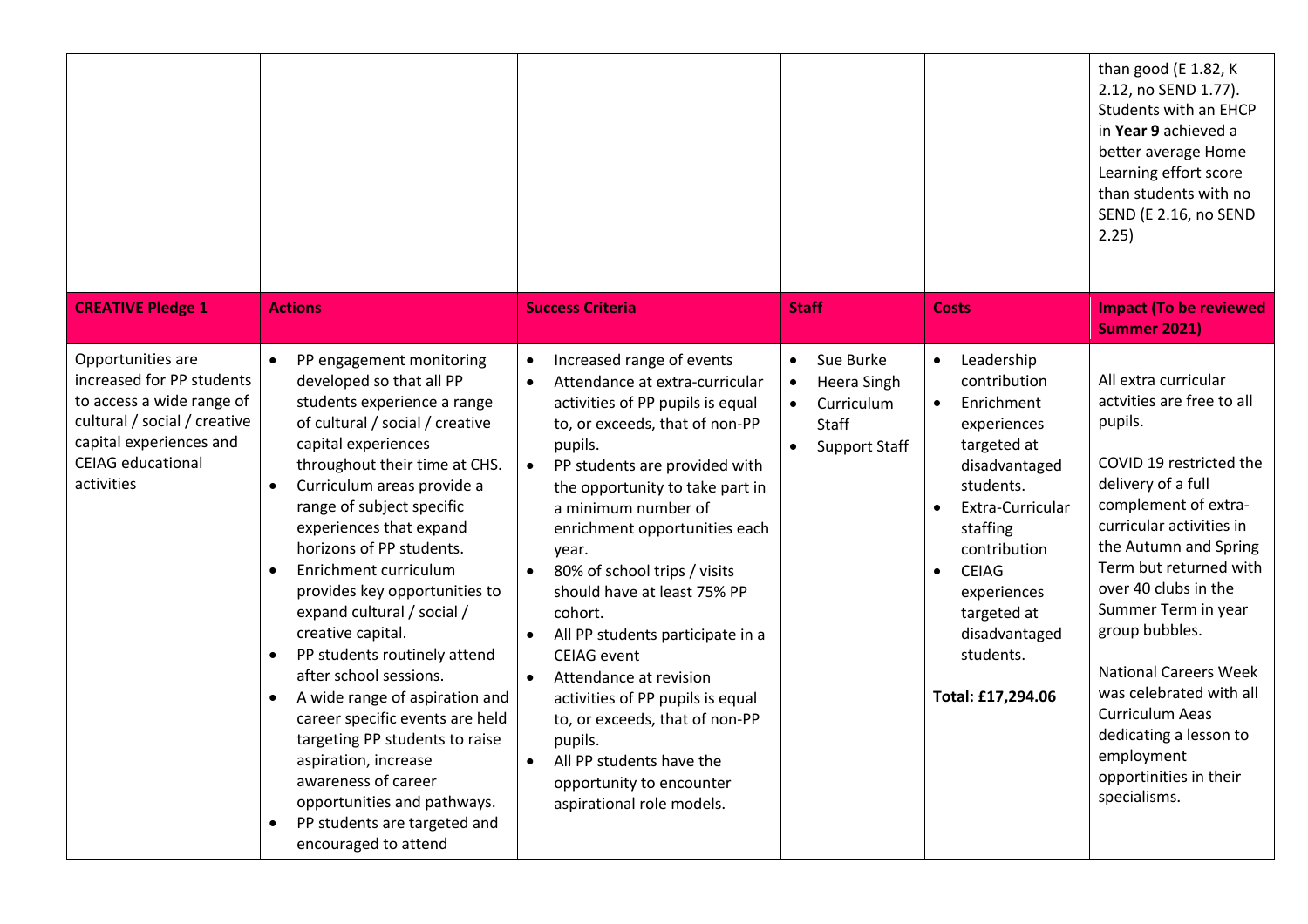|                                             | additional support, revision<br>and exam preparation<br>sessions.                                                                                                                                                                                                                                                                                                                |                                                                                                                                                                                                                                                                             |                        |                                                                                  | <b>Speakers For Schools</b><br>programme was utilised<br>during lockdown with<br>free talks advertised to<br>all Year 9 pupils.<br><b>Enrichment activities</b><br>were available to all<br>pupils during lockdown<br>and upon return to<br>school.<br>Year 9 pastoral<br>curriculum was created<br>to develop and<br>celebrate employment<br>skills such as listening<br>and team work.<br>Employability skills<br>rewarded through Class<br>Charts and badges. |
|---------------------------------------------|----------------------------------------------------------------------------------------------------------------------------------------------------------------------------------------------------------------------------------------------------------------------------------------------------------------------------------------------------------------------------------|-----------------------------------------------------------------------------------------------------------------------------------------------------------------------------------------------------------------------------------------------------------------------------|------------------------|----------------------------------------------------------------------------------|------------------------------------------------------------------------------------------------------------------------------------------------------------------------------------------------------------------------------------------------------------------------------------------------------------------------------------------------------------------------------------------------------------------------------------------------------------------|
| <b>HAPPY Pledge 1</b>                       | <b>Actions</b>                                                                                                                                                                                                                                                                                                                                                                   | <b>Success Criteria</b>                                                                                                                                                                                                                                                     | <b>Staff</b>           | <b>Costs</b>                                                                     | <b>Impact (To be reviewed</b><br><b>Summer 2021)</b>                                                                                                                                                                                                                                                                                                                                                                                                             |
| Sustained excellent<br>rates of attendance. | Attendiatendance Officers, OWTh prior<br>Officees osLandadeadsexpresence and<br>and Heapboof steatentswidtence has seen.<br>suppomastbelent risk. that PP students'<br>who may been the etimps gress can be<br>risk. driven by weeklyaised through<br>attendance morhishiergrates of<br>Weekly attendantendence.<br>analysed and shared<br>Timely intervention for<br>attendance | Excegeted attes tingstend at the Hofy<br>$\bullet$<br>fodralepublisveekly<br><b>GXI</b><br>Mattensladicference betweetendance lan Jameson<br>SAU<br>PPnomit Normep-PSpAubils<br>Persite M absence below 5%<br>a Modenkhymaticum diamence<br>between PP and Non PP<br>pupils | D. Lauder<br>$\bullet$ | £185,231<br>Attendance<br>Officer<br>Leadership<br>$\bullet$<br>Total: 29,344.18 | Half Terminimal difference in<br>Attendaturedance between PP<br>Reporting Non PP pupils.<br>Lead CoutermarTerm<br>meetiage6 Gap between PP<br>an NPP<br><b>Spring Term</b><br>1.4% Gap between PP<br>and NPP<br><b>Summer Term</b><br>3.01% Gap between PP<br>and NPP                                                                                                                                                                                            |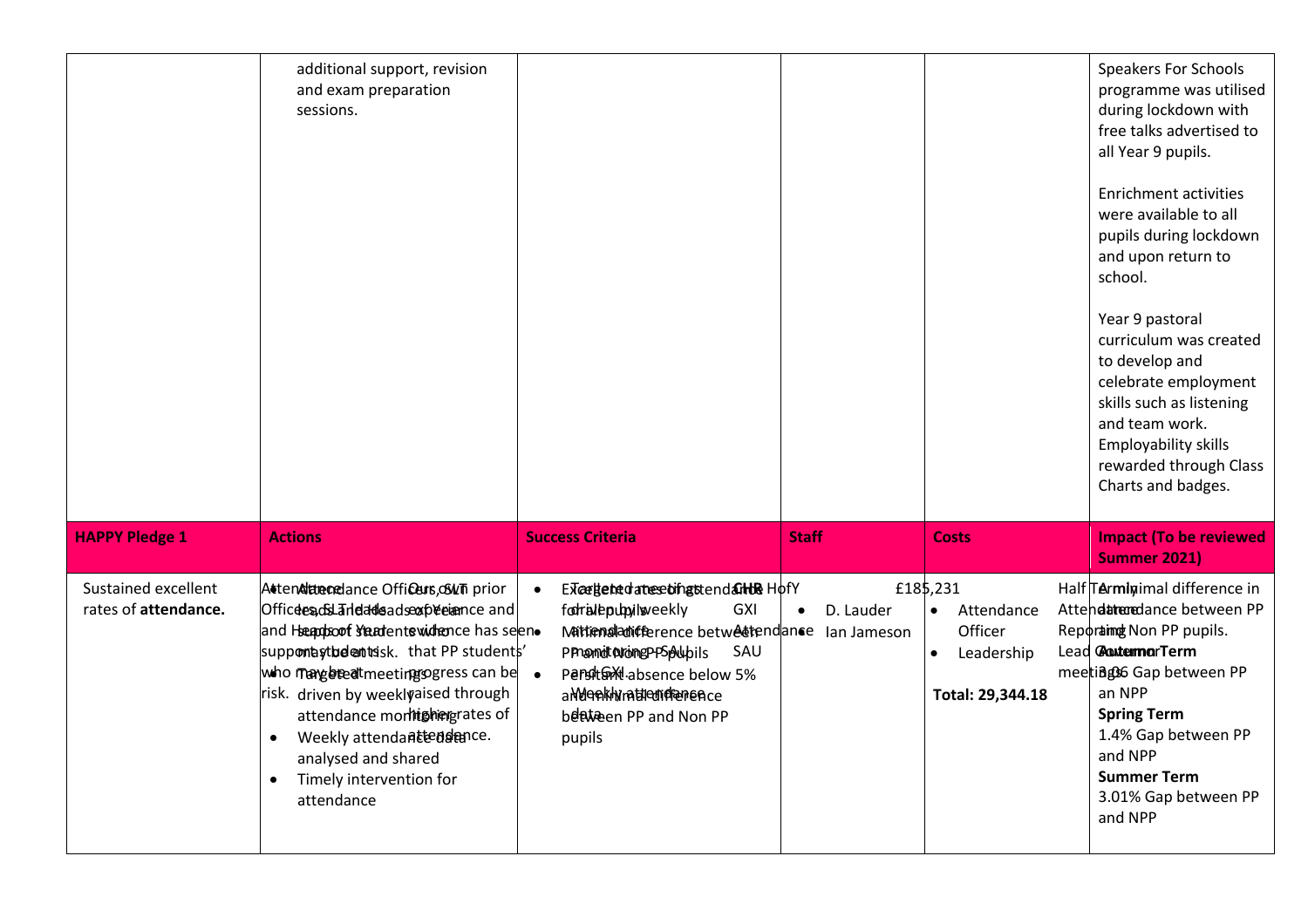|                                                                                                                               |                                                                                                                                                                                                                                                                                                                                                                                                                                                                                                                                                                                  |                                                                                                                                                                                                                                                                                                                                                                                                                                                                                                                                                  |                                                                                                                                                                                                                                              |                                                                                                                                                                                                                                        | 2020-21 PP/NPP Gap<br>below target at 2.73%<br>difference.<br>Persistance absence<br>was inflated due to<br>COVID 19 with 70 pupils<br>meeting the PA<br>threshold. 65% of<br>those were PP. (59%<br>school cohort)                                                                                                                  |
|-------------------------------------------------------------------------------------------------------------------------------|----------------------------------------------------------------------------------------------------------------------------------------------------------------------------------------------------------------------------------------------------------------------------------------------------------------------------------------------------------------------------------------------------------------------------------------------------------------------------------------------------------------------------------------------------------------------------------|--------------------------------------------------------------------------------------------------------------------------------------------------------------------------------------------------------------------------------------------------------------------------------------------------------------------------------------------------------------------------------------------------------------------------------------------------------------------------------------------------------------------------------------------------|----------------------------------------------------------------------------------------------------------------------------------------------------------------------------------------------------------------------------------------------|----------------------------------------------------------------------------------------------------------------------------------------------------------------------------------------------------------------------------------------|--------------------------------------------------------------------------------------------------------------------------------------------------------------------------------------------------------------------------------------------------------------------------------------------------------------------------------------|
| <b>Happy Pledge 2</b>                                                                                                         | <b>Actions</b>                                                                                                                                                                                                                                                                                                                                                                                                                                                                                                                                                                   | <b>Success Criteria</b>                                                                                                                                                                                                                                                                                                                                                                                                                                                                                                                          | <b>Staff</b>                                                                                                                                                                                                                                 | <b>Costs</b>                                                                                                                                                                                                                           | Impact (to be<br>reviewed Summer<br>2021)                                                                                                                                                                                                                                                                                            |
| Quality pastoral support<br>to sustain excellent rates<br>of engagement,<br>behaviour and<br>homelearning<br>completion rates | A range of strategies are<br>employed by the Attendance /<br>Pastoral teams to ensure PP<br>students are attending school<br>and learning.<br>A range of strategies are<br>employed by Pastoral teams<br>to ensure PP students are not<br>over represented in behaviour<br>data.<br>Specialist mentoring and<br>$\bullet$<br>counselling provision are<br>brought in to support<br>students.<br>Students with effort levels<br>$\bullet$<br>below 2.5 are challenged and<br>support is put in place by HOY<br>/ Pastoral Leaders / teams to<br>improve effort and<br>engagement. | PP students are not over<br>$\bullet$<br>represented in absence figures<br>Behaviour data at all levels<br>$\bullet$<br>show reduced gap between PP<br>and NPP and when issues do<br>occur they remain at a teacher<br>level and do not escalate.<br>PP students are not over<br>$\bullet$<br>represented in RI or poor effort<br>rate categories.<br>80% plus 'good' effort grades<br>for all PP students for home<br>learning.<br>CPD for teaching staff<br>regarding disadvantage and<br>implicit bias and high<br>expectations of all pupils | lan Jameson<br>$\bullet$<br>Sue Burke<br>$\bullet$<br>Laura<br>$\bullet$<br>Galbraith<br>Akeim<br>$\bullet$<br>Mundell<br>Ela Paton<br>$\bullet$<br>Lisa Craig<br>$\bullet$<br>Olivia Sewell<br>$\bullet$<br>Claire<br>$\bullet$<br>Martucci | Pastoral staffing<br>$\bullet$<br>contribution<br>Leadership<br>$\bullet$<br>contribution<br>Home Learning<br>$\bullet$<br>software<br>Safeguarding<br>$\bullet$<br>software<br>Student support<br>$\bullet$<br>services<br>£70,763.00 | <b>Effort Grades</b><br>Minimal Gap between<br>PP and NPP in Effort<br>Grades in the Summer<br>Term.<br>Year $7 - 0.22$<br>Year $8 - 0.23$<br>Year $9 - 0.14$<br>All improved from the<br>Spring Term data.<br>Homelearning Effort<br>Grades<br>Year 7-0.40<br>Year 8-0.42<br>Year 9-0.26<br>All improved since<br>Spring Term data. |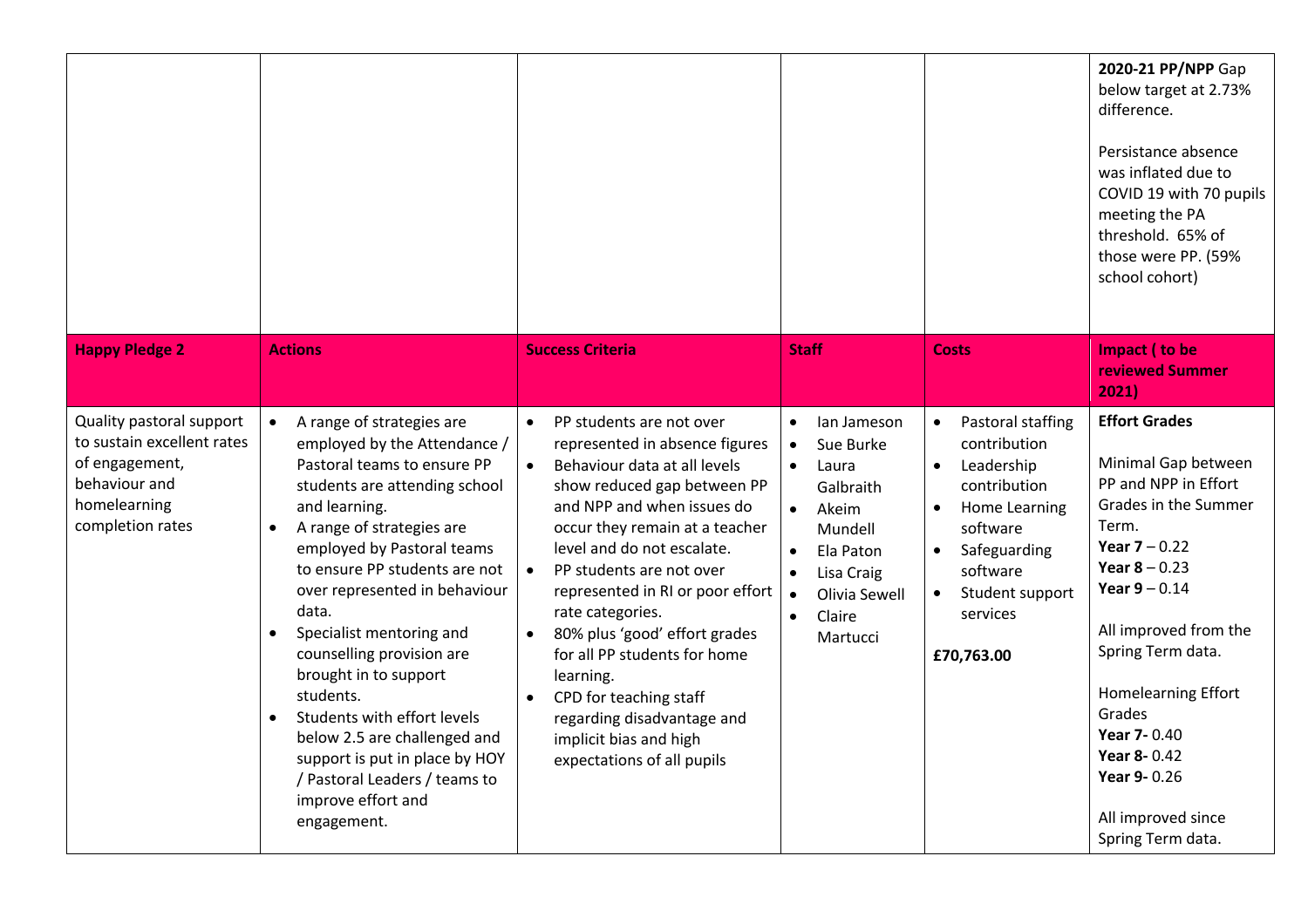|                                                                                                                  | PP students have additional<br>support to become<br>independent learners and<br>develop sound study habits.                           |                                                                                                                                                                                                                                |                                                                                                                                                                                                                                                     |                                                                                                                                                                                                             | PP pupils are not over<br>represented in fixed<br>term exclusion data.<br>Summer Term CPD for<br>all staff on implicit bias<br>to reduce sanctions on<br>PP pupils.<br>Year 9 cohorts of 15<br>pupils were organised<br>by the Aheivement<br>Lead. These were Year<br>9 pupils who hadn't<br>fully engaged with<br>distance learning to<br>help boost confidence<br>and provide with<br>revision skills and<br>materials. One in<br>Autumn Term, one in<br>the Summer Term. |
|------------------------------------------------------------------------------------------------------------------|---------------------------------------------------------------------------------------------------------------------------------------|--------------------------------------------------------------------------------------------------------------------------------------------------------------------------------------------------------------------------------|-----------------------------------------------------------------------------------------------------------------------------------------------------------------------------------------------------------------------------------------------------|-------------------------------------------------------------------------------------------------------------------------------------------------------------------------------------------------------------|-----------------------------------------------------------------------------------------------------------------------------------------------------------------------------------------------------------------------------------------------------------------------------------------------------------------------------------------------------------------------------------------------------------------------------------------------------------------------------|
| <b>HAPPY Pledge 3</b>                                                                                            | <b>Actions</b>                                                                                                                        | <b>Success Criteria</b>                                                                                                                                                                                                        | <b>Staff</b>                                                                                                                                                                                                                                        | <b>Costs</b>                                                                                                                                                                                                | <b>Impact (To be reviewed</b><br><b>Summer 2021)</b>                                                                                                                                                                                                                                                                                                                                                                                                                        |
| Parents of PP students<br>are supported to develop<br>a meaningful relationship<br>with learning at CHS<br>South | The engagement of parents in<br>school is monitored Term on<br>Term allowing greater<br>communication, engagement<br>and cooperation. | All Parents of PP students<br>$\bullet$<br>attend a range of events<br>including Parents Evenings,<br>focused meetings and school<br>specific events.<br>PP Parental Engagement with<br>the Governing Body & Parental<br>Forum | Laura<br>$\bullet$<br>Galbraith<br>Sue Burke<br>$\bullet$<br>lan Jameson<br>$\bullet$<br>Akeim<br>$\bullet$<br>Mundell<br>$\bullet$<br>Ela Paton<br>Lisa Craig<br>Claire<br>$\bullet$<br>Martucci<br>Olivia Sewell<br>Sarah<br>$\bullet$<br>Penrose | Leadership<br>$\bullet$<br>contribution<br>Pastoral staffing<br>$\bullet$<br>contribution<br>Parental<br>$\bullet$<br>engagement<br>software<br>Parental<br>$\bullet$<br>engagement<br>events<br>£23,242.72 | Parenting a Teen<br>Course ran by CHS<br>South<br>31 parents and carers<br>attended the Parenting<br>a teen zoom session<br>(32% PP)<br>17 parents and carers<br>attended the Digital<br>safety zoom session<br>(29% PP)                                                                                                                                                                                                                                                    |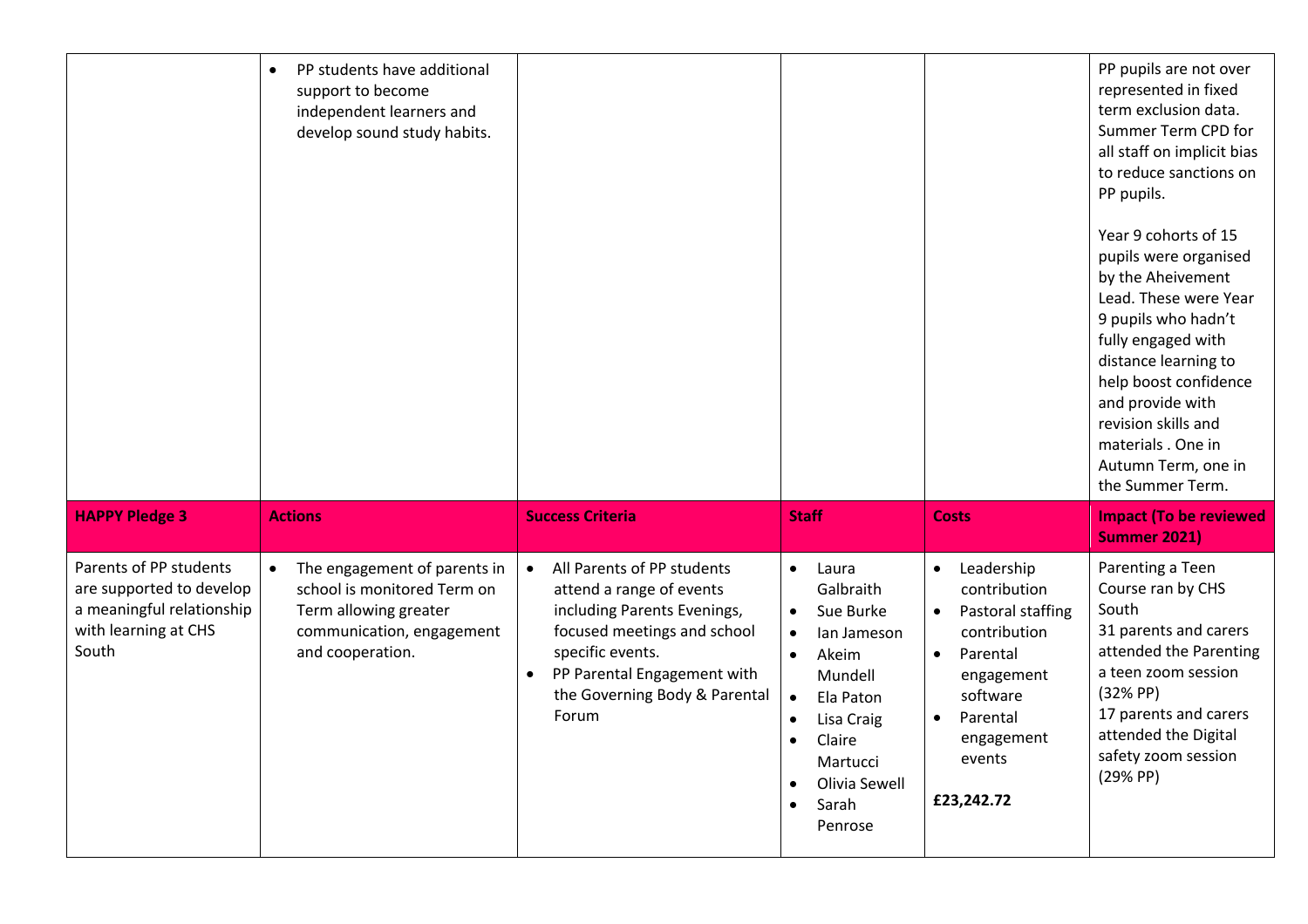|  | <b>Lead Teaching</b><br>$\bullet$ | <b>Virtual Parents evening</b> |
|--|-----------------------------------|--------------------------------|
|  | Assistants                        | took place despite any         |
|  |                                   | lockdown restrictions          |
|  |                                   |                                |
|  |                                   | Virtual information            |
|  |                                   | evenings such as 'how          |
|  |                                   | we teach Maths and             |
|  |                                   | English' took place.           |
|  |                                   |                                |
|  |                                   | 84% of PP                      |
|  |                                   | parents/carers engaged         |
|  |                                   | with the school either         |
|  |                                   | with parent's evening,         |
|  |                                   | transition zooms,              |
|  |                                   | pastoral support or the        |
|  |                                   | parent forums.                 |
|  |                                   |                                |
|  |                                   | Year 7                         |
|  |                                   | 90% of PP                      |
|  |                                   | parents/carers engaged         |
|  |                                   | with the school either         |
|  |                                   | with parent's evening,         |
|  |                                   | transition zooms,              |
|  |                                   | pastoral support or the        |
|  |                                   | parent forums.                 |
|  |                                   |                                |
|  |                                   | Year 8                         |
|  |                                   | 80% of PP                      |
|  |                                   | parents/carers engaged         |
|  |                                   | with parent events such        |
|  |                                   | as parents' evening,           |
|  |                                   | transition zooms,              |
|  |                                   | pastoral support or the        |
|  |                                   | parent forums.                 |
|  |                                   |                                |
|  |                                   | Year 9                         |
|  |                                   | 82% of PP                      |
|  |                                   | parents/carers engaged         |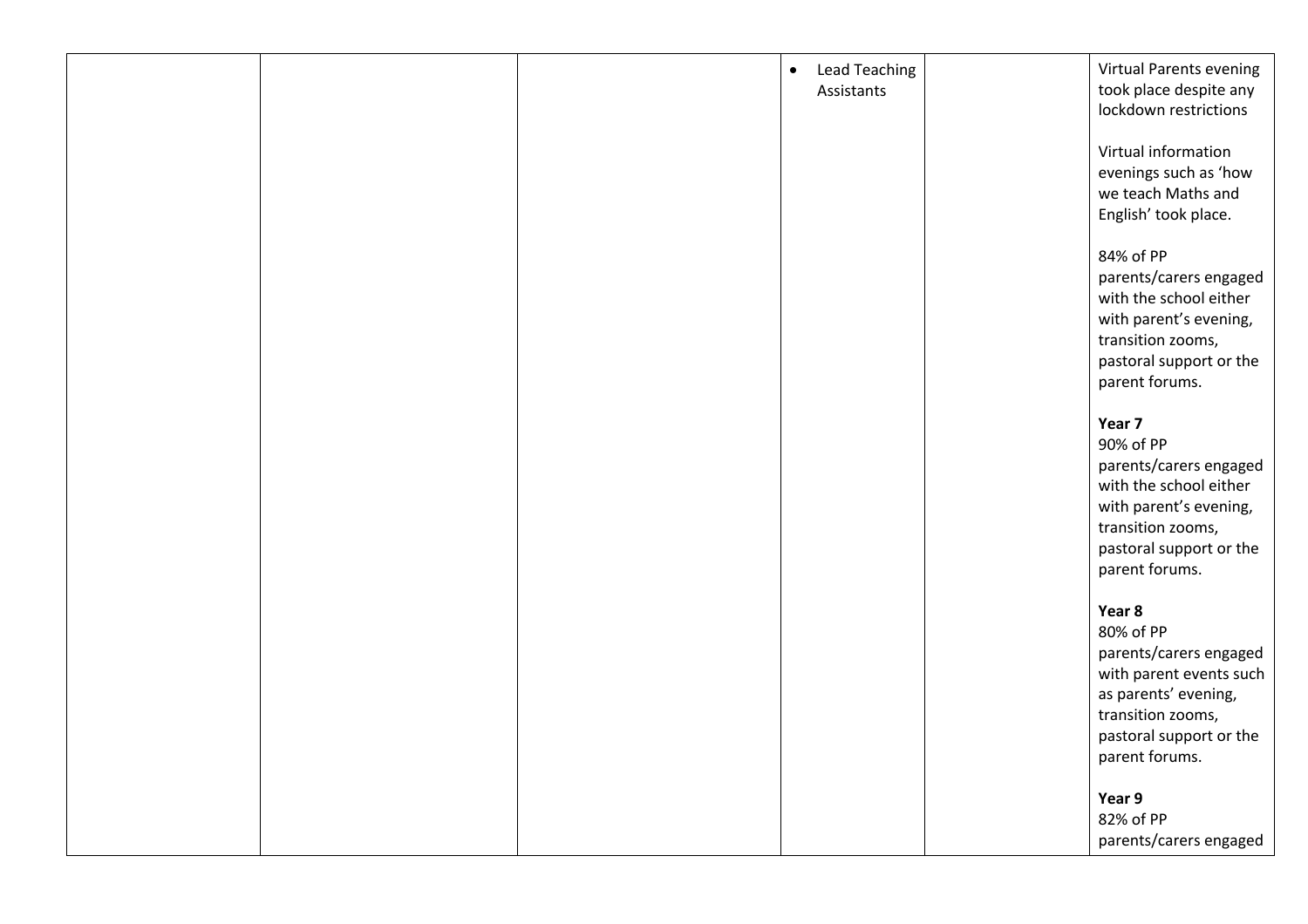|                                                                              |                                                                                                                                                                     |                                                                                                                                                                            |                                                                                                                        |                                                                                                                                                                                                                                                          | with parent events such<br>as parents' evening,<br>transition zooms,<br>pastoral support or the<br>parent forums.                                                                                                                                                                                                                                                                                                                                                |
|------------------------------------------------------------------------------|---------------------------------------------------------------------------------------------------------------------------------------------------------------------|----------------------------------------------------------------------------------------------------------------------------------------------------------------------------|------------------------------------------------------------------------------------------------------------------------|----------------------------------------------------------------------------------------------------------------------------------------------------------------------------------------------------------------------------------------------------------|------------------------------------------------------------------------------------------------------------------------------------------------------------------------------------------------------------------------------------------------------------------------------------------------------------------------------------------------------------------------------------------------------------------------------------------------------------------|
| <b>COVID Pledge 1</b>                                                        | <b>Actions</b>                                                                                                                                                      | <b>Success Criteria</b>                                                                                                                                                    | <b>Staff</b>                                                                                                           | <b>Costs</b>                                                                                                                                                                                                                                             | <b>Impact (To be reviewed</b><br><b>Summer 2021)</b>                                                                                                                                                                                                                                                                                                                                                                                                             |
| Quality Teaching and<br>Learning to continue<br>through Distance<br>Learning | • Ensure all PP pupils have laptops<br>and other relevant resources<br>• All lessons accessed through<br><b>TEAMS</b><br>• PP pupils monitored by pastoral<br>teams | Pupil engagement with<br>$\bullet$<br>Distance Learning with no<br>difference between PP an<br>Non PP pupils<br>PP pupils to be supported<br>$\bullet$<br>with IT equpment | Laura<br>$\bullet$<br>Galbraith<br>Carl Knipe<br>$\bullet$<br>Pastoral<br>$\bullet$<br>Teams<br>All Staff<br>$\bullet$ | Leadership<br>$\bullet$<br>Contribution<br>IT resources for<br>$\bullet$<br>pupils<br><b>Text Books</b><br>$\bullet$<br><b>Reading Texts</b><br>$\bullet$<br>Visualisers<br>$\bullet$<br>Chrome Books<br>$\bullet$<br>Pastoral Team<br>Total: £24,830.10 | All lessons provided<br>through distance<br>learning. Live for all<br>subjects with the<br>exception of technology<br>and PE where distance<br>learning materials were<br>provided.<br>All PP pupils, and<br>several low income<br>families, provided with<br>laptops.<br>Pastoral team<br>monitoring prioritised<br>PP pupils for calls and<br>home visits.<br>All PP pupils received a<br>book to read and<br>materials such as art<br>packs for Art students. |